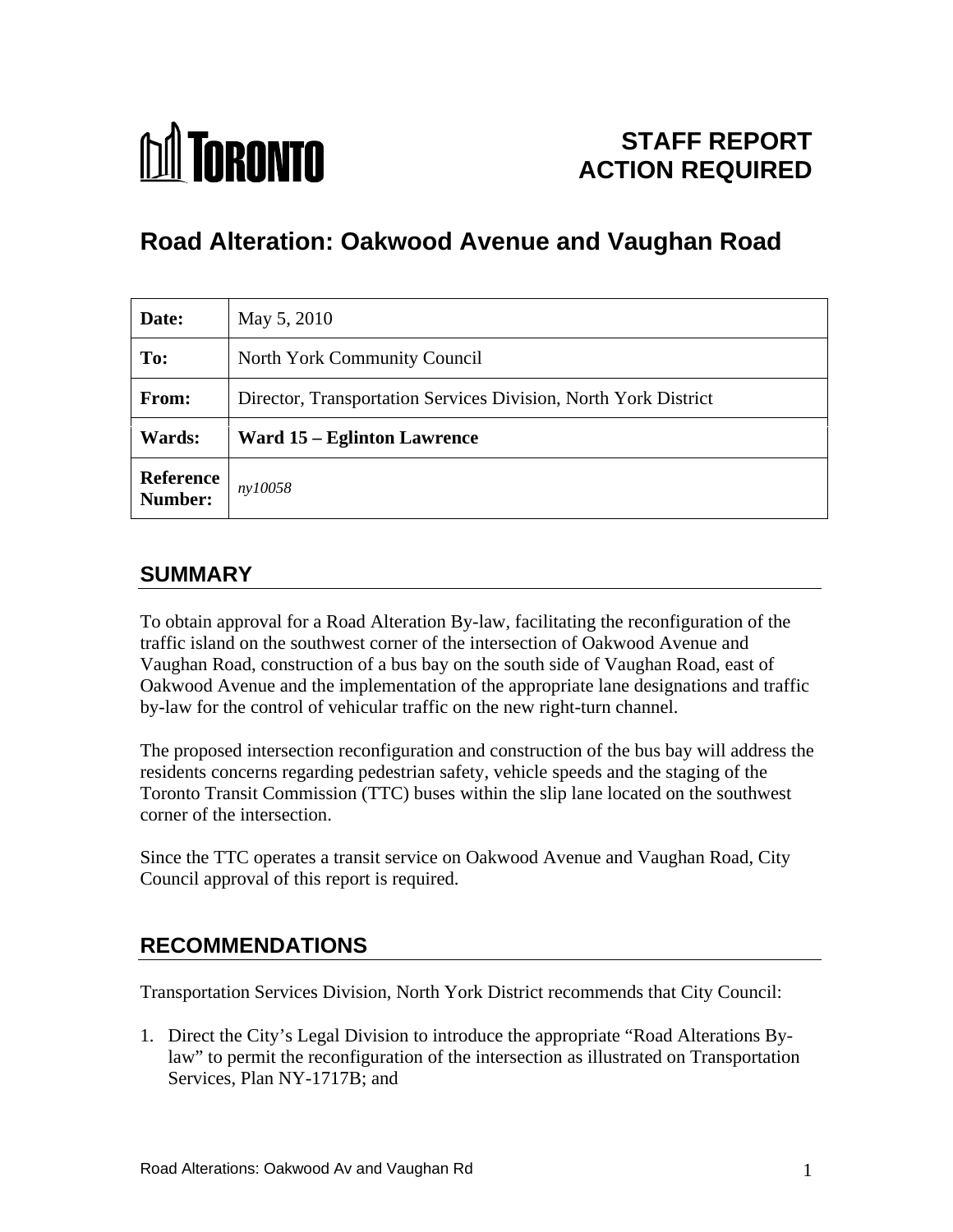- 2. Subject to the approval of Recommendation 1:
	- a. Designate Vaughan Road (right-turn channel), as a one-way eastbound roadway from the east limit of Oakwood Avenue to the south limit of Vaughan Road; and state of the state of the state of the state of the state of the state of the state of the state of the state of the state of the state of the state of the state of the state of the state of the state of the stat
	- b. Prohibit westbound entry at anytime, from Vaughan Road onto the Vaughan Road (right-turn channel); and
	- c. Prohibit northbound right turns at anytime, from Oakwood Avenue onto Vaughan Road.

#### **Financial Impact**

All costs associated with the reconfiguration of the intersection of Oakwood Avenue and Vaughan Road, estimated at \$90,000.00, is included as part of Transportation Services 2010 Capital Works Program, Clean and Beautiful City Secretariat Program. Additional funds in the amount of \$30,000.00 are to be provided by City Planning, Account # CUR054-02 for the installation of streetscape improvements.

# **ISSUE BACKGROUND**

Transportation Services Division, North York District, has reviewed a request from Councillor Howard Moscoe on behalf of the area residents to review the feasibility of reconfiguring the existing traffic island on the southwest corner of the intersection of Oakwood Avenue and Vaughan Road, to reduce pedestrian and vehicle conflicts.

In addition to the operational improvements, the Clean and Beautiful City Secretariat is working with the community to develop a beautification plan for the traffic island. Currently, the proposal includes the installation of a stainless steel Palm Tree.

## **COMMENTS**

The intersection of Oakwood Avenue and Vaughan Road intersect diagonally and are controlled by a traffic control signal. Currently, a traffic island and slip lane is located on the southeast corner of the intersection permitting both eastbound and westbound traffic flow. The westbound traffic is controlled by a stop control and the eastbound traffic is controlled by a yield control. It should be noted that Oakwood Avenue is classified as a minor arterial roadway with a regulatory speed limit of 50 km/h. Vaughan Road is classified as a collector roadway and a minor arterial roadway on the west and east side Oakwood Avenue, respectively, with a posted speed limit of 40 km/h. The westbound curb lane on Vaughan Road is currently designated as a right turn lane and westbound to northbound "right turns on red" are prohibited.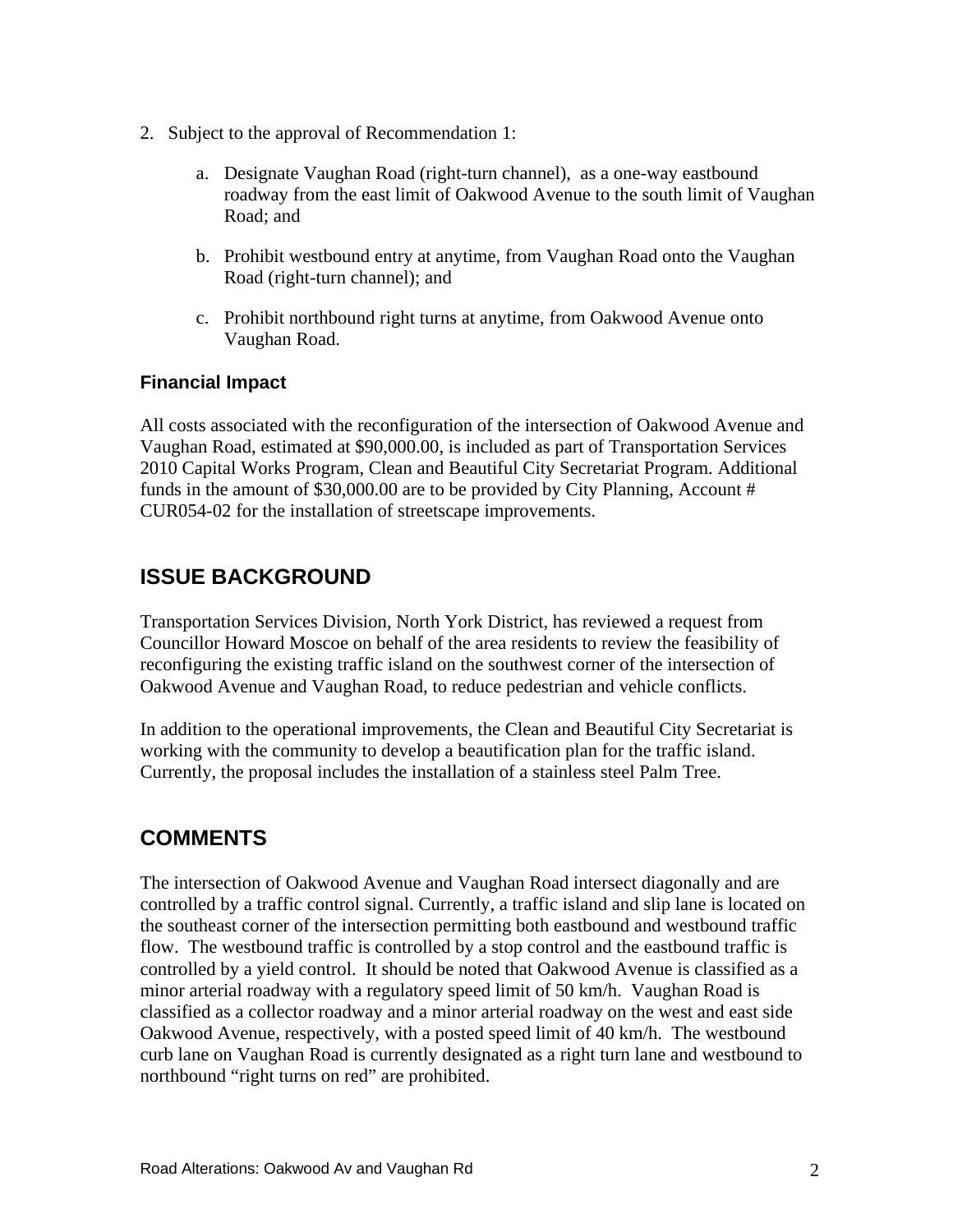The Toronto Transit Commission (TTC) maintains a northbound transit stop on the traffic island and a stop on the slip lane for north to eastbound buses.

In order to identify existing and proposed traffic conditions, this division conducted an eight hour turning movement count at the intersection of Oakwood Avenue and Vaughan Road and on the slip lane south of the traffic island.

The following table illustrates the results of this study:

| <b>Time</b>                         | <b>Westbound Left Turns onto Oakwood Avenue</b> |                            |
|-------------------------------------|-------------------------------------------------|----------------------------|
|                                     | Oakwood Ave at Vaughan Rd                       | Slip Lane, south of island |
| $7:30$ am $-9:30$ am                |                                                 |                            |
| $4:00 \text{ pm} - 6:00 \text{ pm}$ |                                                 |                            |
| 7:30 am.- 6:00 pm.                  |                                                 |                            |

The result of the turning movement count as illustrated above indicated that the volume of westbound left turn traffic during a.m. and p.m. peak period at the Oakwood Avenue/Vaughan Road intersection and the connecting roadway are relatively low. Furthermore, the majority of the westbound left turns are occurring at the signalized intersection and not on the existing slip lane.

In addition to the above studies, a capacity analysis review was also conducted to determine the existing Level of Service for the westbound left turn movement and all intersection users. The results of the analysis indicated that the westbound left turn movement is experiencing a Level of Service C, which is considered to be good. Therefore, this Division does not recommend the installation of a westbound left turn arrow feature particularly in view of the fact that no dedicated left turn lane exists.

Furthermore, a review the Toronto Police Services collision statistics of the most recent five year collision history ending December 31, 2009, revealed that there were zero collisions involving westbound left turning vehicles at the intersection of Oakwood Avenue and Vaughan Road or at the slip lane south of the traffic island.

The elimination of the westbound traffic movements within the slip lane and subsequent diversion of the westbound left turning traffic from the slip lane to the intersection of Oakwood Avenue and Vaughan Road would have little impact on the existing westbound intersection operations.

As such, this Division has undertaken a review of the geometric characteristics and traffic conditions at the slip lane and traffic island to determine the feasibility of reconfiguring the slip lane and traffic island to improve pedestrian movements and minimize the conflicts between pedestrians and motorists.

The slip lane operates as a wide two-way roadway facilitating westbound and eastbound traffic. The north/south pedestrians crossing at the west-end of the slip lane are protected by a stop control, whereas the east/west pedestrian crossings on the east-end are only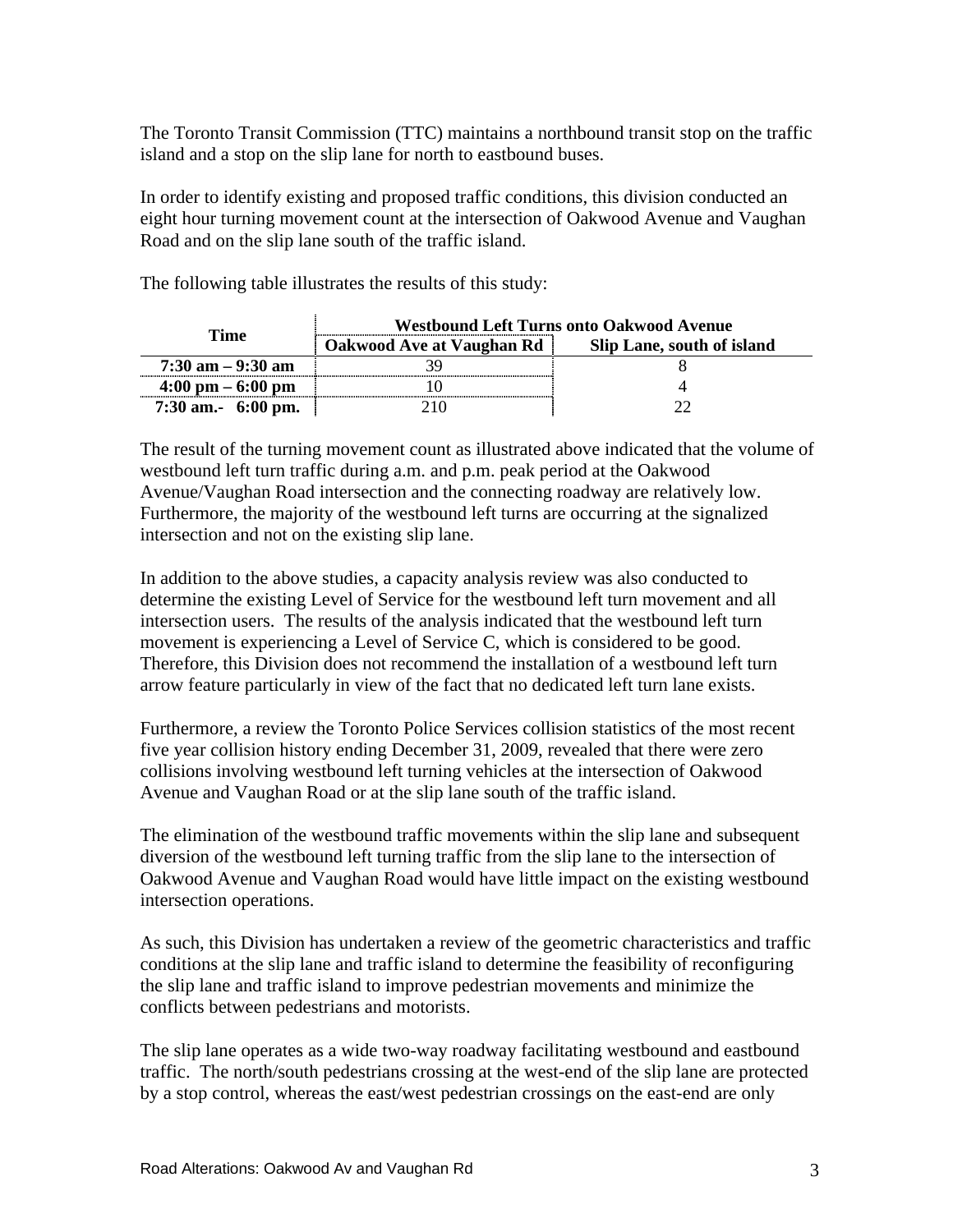protected by a yield control. As previously noted, a TTC stop is located on the south side of the slip lane, and as such motorists visibility within the pedestrian crossing areas are restricted when a bus is present at the transit stop.

In addition to the above, staff noted that the TTC bus operators were using the slip lane as a staging area or lay-over, which further compounded the difficulties that the pedestrian and motorist were experiencing.

In view of the current operating conditions at the intersection, Transportation Services Division, North York District staff had developed two scenarios for the reconstruction of the slip lane and traffic island. Both scenarios required that the slip/channel lane be reduced in width from approximately 13 metres wide to 5.5 metres wide, in order to only permit eastbound one way traffic movement. The reduction in the width of the roadway will reduce vehicle speeds and reduce the pedestrian crossing distance. Both scenarios required that the TTC transit stop be relocated easterly onto Vaughan Road. The preferred scenario includes the construction of a bus bay on Vaughan Road, east of Oakwood Avenue.

TTC Staff have been consulted on the above scenarios and have indicated that they also prefer scenario as illustrated in Attachment 2 which incorporates the construction of a dedicated bus bay on Vaughan Road. In view of the proposed modifications, the TTC transit stop would be relocated onto Vaughan Road within the proposed bus bay. TTC has no objection to the proposed changes.

In conjunction with the operational improvements at the slip lane, our review has indicated that northbound right turn movements at the intersection of Oakwood Avenue and Vaughan Road are less than desirable due to the obtuse angle of the southwest corner.